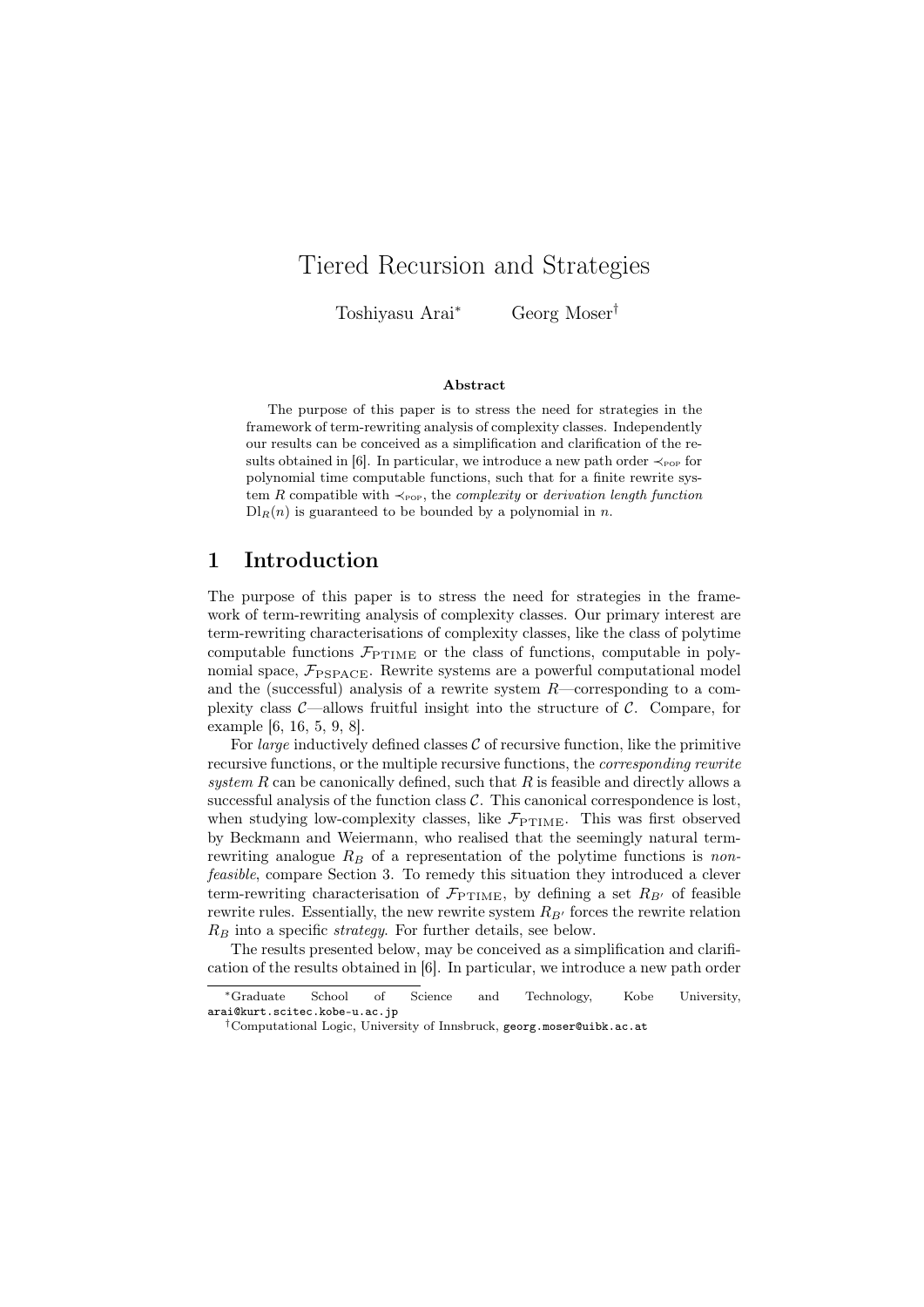$\prec_{\text{pop}}$  for the polynomial time computable functions  $\mathcal{F}_{\text{PTIME}}$ , such that for a finite rewrite system R compatible with  $\prec_{\text{pop}}$ , the *complexity* or *derivation length* function  $D\mathcal{L}(n)$  is guaranteed to be bounded by a polynomial in n. The latter order is obtained by a stringent comparison of the needed concepts with earlier proof-theoretic considerations on termination orders, especially influential was the work by Buchholz [10]. Future work will deal with a comparison of  $\prec_{\text{pop}}$ with other versions of syntactic restrictions of path orders, compare [12, 15].

## 2 Term-rewriting Characterisation

We start with a (well-known) connection between function classes, defined by (sets of) equations and term rewriting systems. Assume  $\mathcal C$  denotes an inductively defined class of recursive number-theoretic functions and suppose each  $f \in \mathcal{C}$  is defined via an equation of the form

$$
f(\vec{x}) = t(\lambda \vec{y} \cdot f(\vec{y}), \vec{x}) \tag{1}
$$

where  $t$  may involve some previously defined functions from  $C$ . The *correspond*ing rewrite system R is defined as follows. The underlying signature  $\Sigma$  includes for each function in  $\mathcal C$  a corresponding function symbol.<sup>1</sup> To represent natural numbers we assume that  $\Sigma$  includes a constant 0 and a unary function symbol S. Then, numerals are defined as usual. (Later we will represent numerals in the form of dyadic strings.) For each function symbol  $f \in \mathcal{C} - \{0, S\}$ , the rule

$$
f(\vec{x}) \to t(\lambda \vec{y}. f(\vec{y}), \vec{x}).
$$

is contained in  $R$ . In all non-pathological cases the corresponding rewrite system is terminating and ground-confluent.

Let  $V$  denote a countably infinite set of variables. As usual the term algebra over  $\Sigma$  and  $V$  is denoted as  $\mathcal{T}$ , while the ground term algebra is written as  $\mathcal{T}(\Sigma)$ . The set of finite sequences of terms is denoted as  $\mathcal{T}^*$ . Every term  $t \in \mathcal{T}$ is identified with the one element sequent  $(t) \in \mathcal{T}^*$ . Thus  $\mathcal{T} \subseteq \mathcal{T}^*$ .

The rewrite relation induced by a rewrite system R is denoted as  $\rightarrow_R$ , while we write  $\rightarrow_R^*$  to denote the transitive and reflexive closure of  $\rightarrow_R$ . (Compare [4] for background information on term rewriting.) Furthermore we use the following conventions. Let  $k, l, k', l', r$  denote arbitrary natural numbers, respectively. The symbols  $\overline{n}, \overline{m}$  are used to denote numerals. Terms are denoted by r, s, t, possibly extended by subscripts. We write t, to denote sequences of terms  $t_1, \ldots, t_k \in \mathcal{T}$  and **g** to denote sequences of function symbols  $g_1, \ldots, g_k$ , respectively. Further, we write **n** for a sequence of numerals  $\overline{n}_1, \ldots, \overline{n}_k$ . Sometimes it is useful to denote sequences of terms by lower-case Greek symbols.

We illustrate the approach with respect to the class of primitive recursive functions PRIM.

<sup>&</sup>lt;sup>1</sup>To keep the notation simple, we denote the *function*  $f \in \mathcal{C}$  and the *function symbol*  $f \in \Sigma$ by the same symbol. No confusion will arise from this.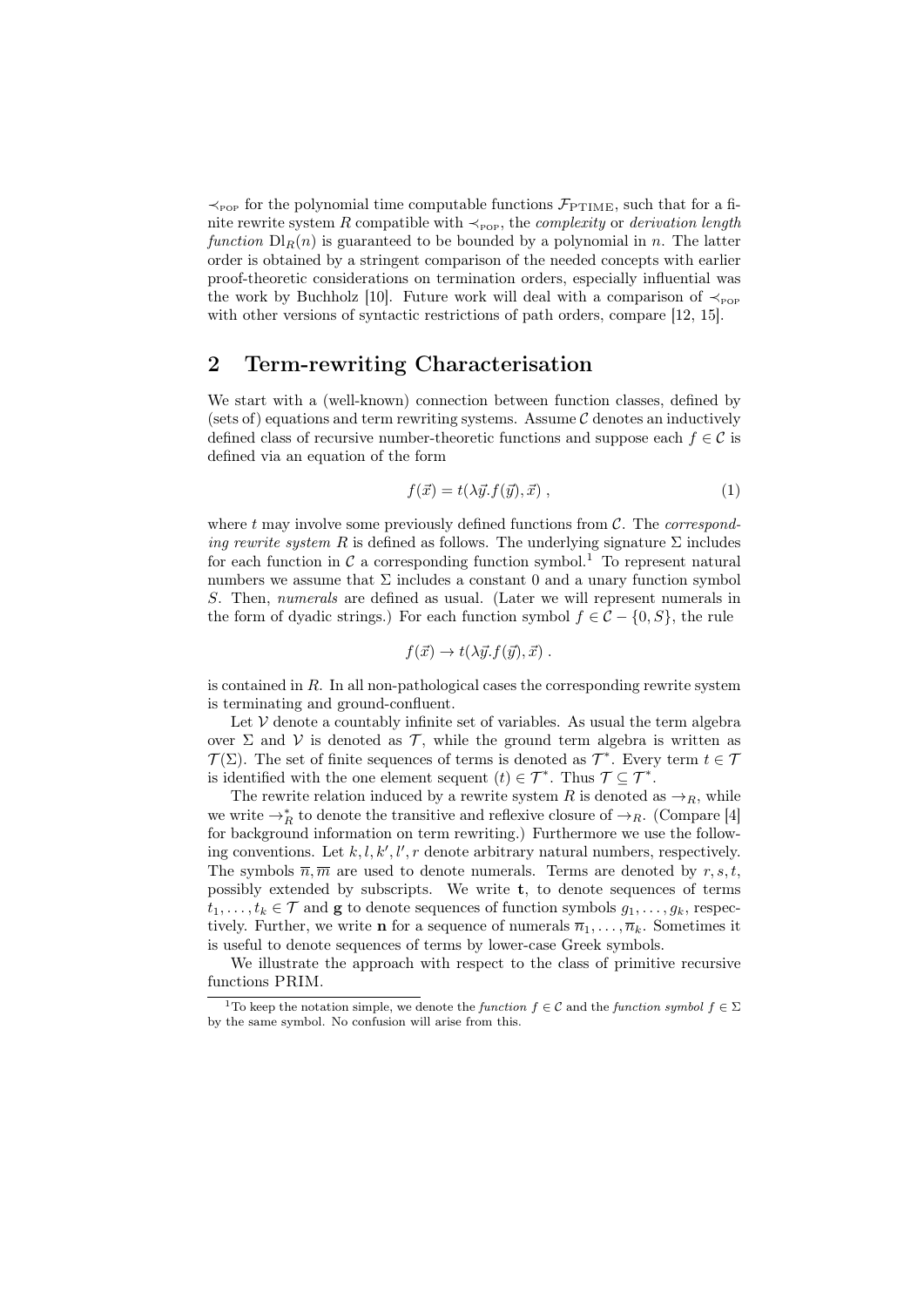Example 2.1. The class of primitive recursive functions PRIM, is inductively defined by the equation schemata given in Table 1.

| Table 1: Primitive Recursion                           |                       |
|--------------------------------------------------------|-----------------------|
| $O^n(\mathbf{x})=0$ ,                                  | zero                  |
| $S(x) = x + 1$ ,                                       | successor             |
| $P(\mathbf{x}) = x_i$ ,                                | projection            |
| $SUB[f, g](\mathbf{x}) = f(g(\mathbf{x})),$            | [composition]         |
| $PREC[g, h](0, \mathbf{x}) = g(\mathbf{x}),$           | [primitive recursion] |
| $\text{PREC}[g, h](S(y), \mathbf{x}) =$                |                       |
| $h(y, \mathbf{x}, \text{PREC}[q, h](y, \mathbf{x}))$ . |                       |

To define the *corresponding rewrite system R*, we assume a signature  $\Sigma$ . including for each function  $f \in PRIM$ , the corresponding function symbol f. Further, we stipulate that  $\{0, S\} \subset \Sigma$ . Finally, the corresponding rewrite system R is defined by schematic rules given in Table 2.

Table 2: Term-Rewriting Characterisation of Primitive Recursion  $O^n(\mathbf{x}) \to 0$ , [zero]  $P(\mathbf{x}) \to x_i$ , [projection]  $SUB[f, g](\mathbf{x}) \rightarrow f(g(\mathbf{x}))$ , [composition]  $PREC[g, h](0, x) \rightarrow g(x)$ , [primitive recursion]  $PREC[g, h](S(y), \mathbf{x}) \rightarrow$  $h(y, \mathbf{x}, \text{PREC}[g, h](y, \mathbf{x}))$ .

Obviously the obtained rewrite system  $R$  is infinite. Further, it is easy to see that  $R$  is terminating and ground-confluent. E.g. termination can be seen by a suitable instance  $\succ_{\text{RPO}}$  of a recursive path order (RPO), see [4].

By conceiving function classes  $\mathcal C$  as rewrite systems  $R$ , we turn our emphasis towards the *computation* of the functions in  $C$ . This raises the questions of the *complexity* of the computation of a normal-form in  $R$ . In general, one expects that the complexity of the computation of  $f \in \mathcal{C}$  is measured by a function in  $\mathcal{C}.$ 

We introduce some further notation. Let  $R$  denote a terminating rewrite system. We define the *norm* of a term t, denoted as  $N(t)$ , as the size of t, i.e.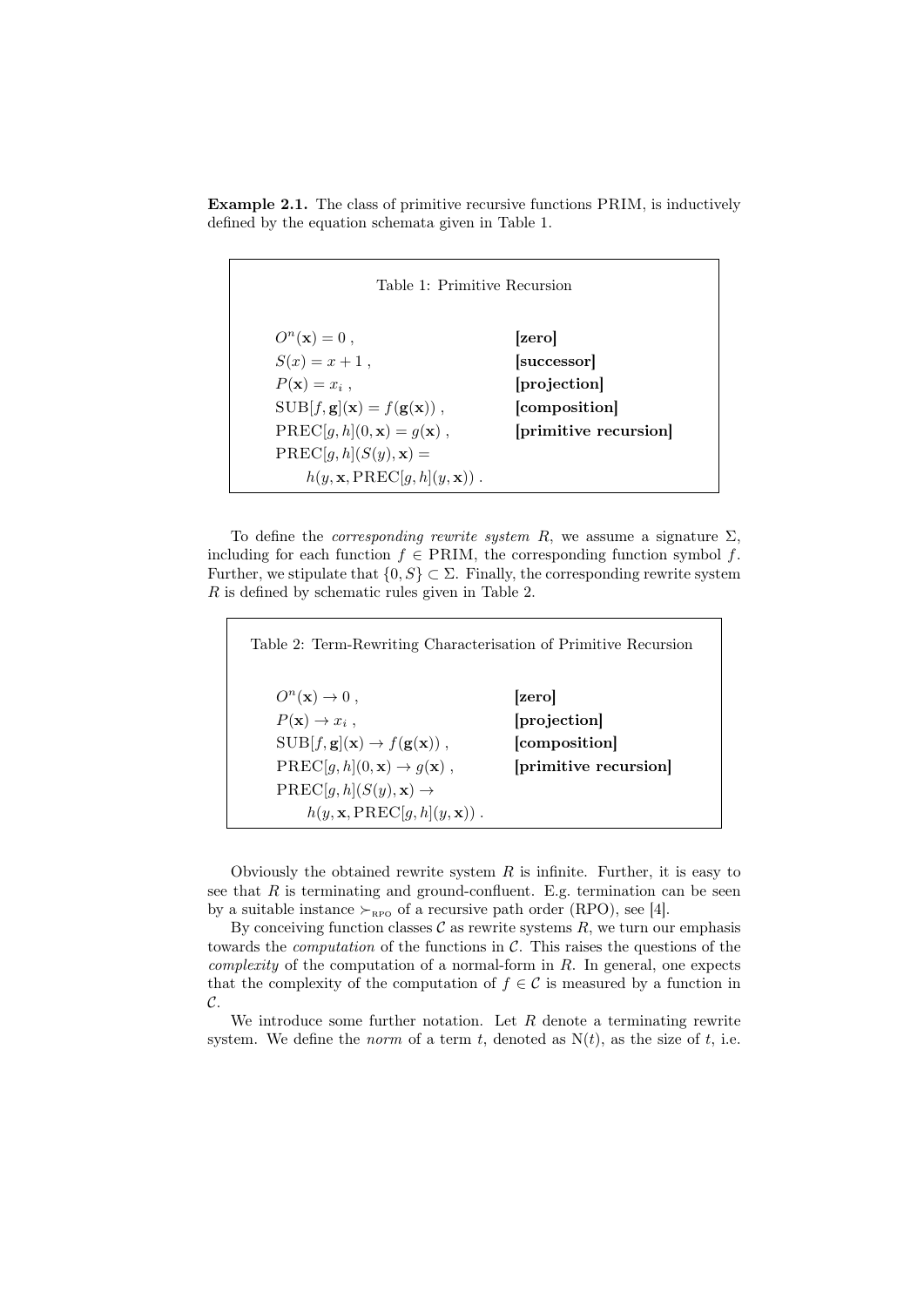the number of symbols occurring in  $t$ .

**Definition 2.1.** The derivation tree  $\mathcal{T}_R(t_1)$  of  $t_1$ , and the derivation length function of f under  $\rightarrow_R^*$  are defined as follows:

$$
\begin{array}{rcl}\n\mathcal{T}_R(t) & := & \{s : t \to_R^* s\} \\
\text{Dl}_R(t) & := & \text{the depth of the tree } \mathcal{T}_R(t) \\
\text{DL}_{R,f}(\mathbf{t}) & := & \text{Dl}_R(f(\mathbf{t})) \\
\text{Dl}_R(n) & := & \max\{\text{Dl}_R(t) : \text{N}(t) \le n\}.\n\end{array}
$$

Let f be a function in PRIM, then  $DL_{R,f}(n)$  bounds the maximal number of rewrite steps ending in the numeral  $f(\mathbf{n})$ . In this sense  $\text{DL}_{R,f}(\mathbf{n})$  measures the *computational complexity* of  $f(\mathbf{n})$ .

With respect to the given example, we see that for each  $f \in \mathcal{C}$ , the length of the computation  $DL_{R,f}(n)$  is bounded by a primitive recursive function. In Hofbauer<sup>[14]</sup> it is shown that any *finite* rewrite rule reducing under RPO induces a primitive recursive derivation length function. Conversely it is easy to see that rewrite rules induced by primitive recursion reduce under RPO. We can apply this result to R, by noting that for each fixed term  $f(n) \in \mathcal{T}(\Sigma)$ , its derivation tree is finite. Thus the rewrite system  $R$  is *feasible*. The same holds for the class of multiple recursive functions, MREC, compare [17, 10, 3].

However, in the general case of an arbitrary function-class we cannot expect that  $DL_{R,f}$  can be bounded in a feasible way, even C is a rather small complexity class, such as the polytime functions. This is the topic of the following two sections.

## 3 Predicative Recursion for  $\mathcal{F}_{\text{PTIME}}$

It suffices to consider the polytime computable functions, i.e. those functions computable by a Turing machine M, such that M runs in time  $\leq p(n)$  for all inputs of length n, where  $p$  denotes a polynomial. For our purposes, it is best to consider equivalent formulations of the class of polytime computable functions in terms of recursion schemes.

Recursion schemes such as bounded recursion due to Cobham [13] generate exactly the functions computable in polytime. In contrast to this, Bellantoni-Cook [7] introduce certain unbounded recursion schemes that distinguish between variables as to their position in a function.

$$
f(\underbrace{x_1,\ldots,x_k}_{\text{normal}},\underbrace{y_1,\ldots,y_l}_{\text{safe}}) \in \mathcal{B}^{k,l} .
$$

Variables x occurring to the left of the semi-colon are called *normal*, while variables a to the right are called safe. This separation between normal and safe variables gives rise to the following definition of the predicative recursive functions; for further details please see [7]. The idea of separating the arguments in two sets of normal and safe arguments is also known under the name tired recursion.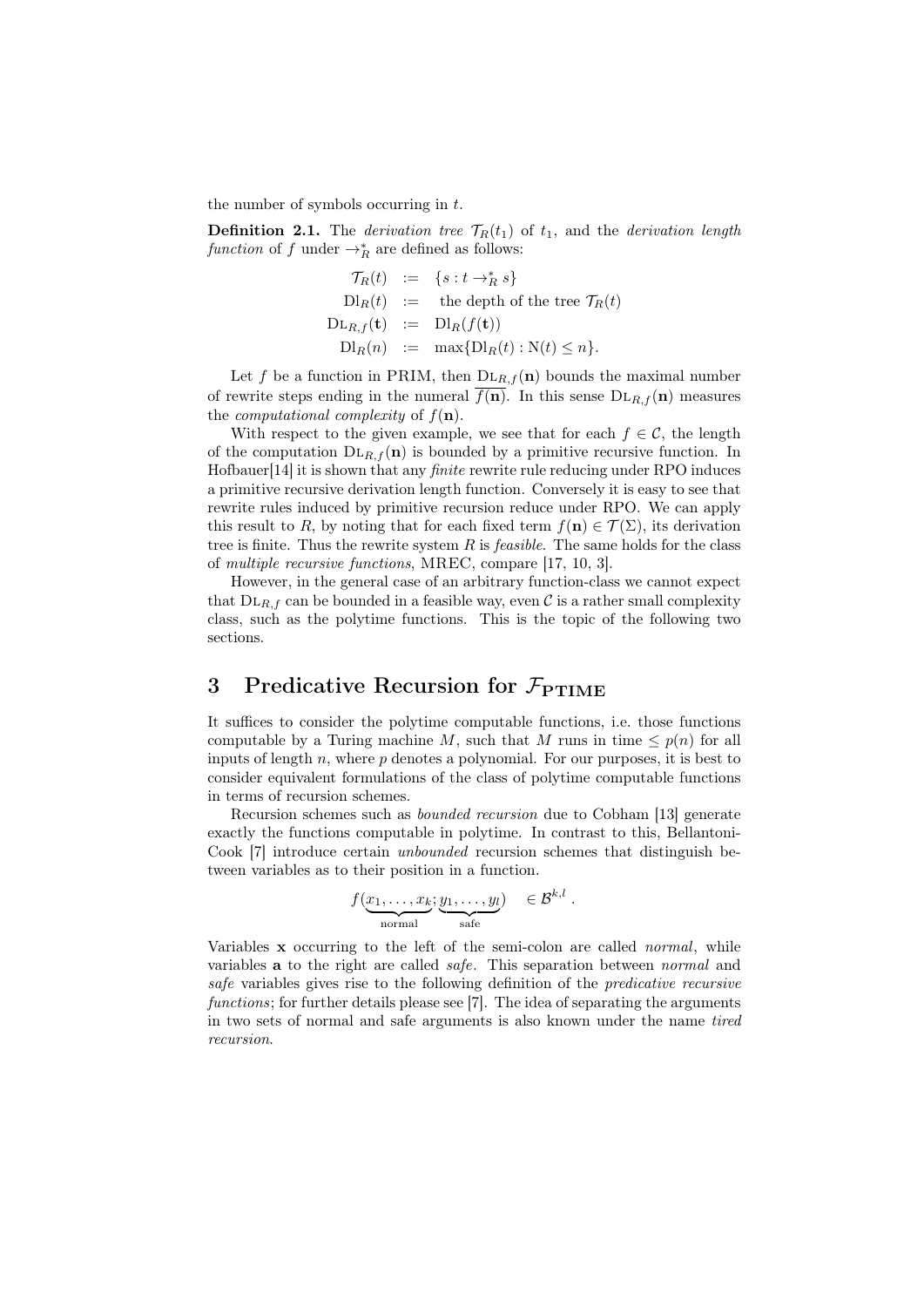Table 3: Predicative Recursive Functions  $S_i^{0,1}(; a) = 2a + i$  [successors]  $O^{k,l}(\mathbf{x};\mathbf{a}) = 0$  [zero]  $U^{k,l}(x_1,\ldots,x_k;x_{k+1},\ldots,x_{k+l})=x_r \qquad\qquad\textbf{[projection]}$  $P^{0,1}$ [predecessor]  $P^{0,1}(;S_i(:,a)) = a$  $C^{0,3}(:,0,a_0,a_1)=a_0 \qquad \qquad \qquad \qquad \qquad \qquad \qquad \qquad \textbf{[conditional]}$  $C^{0,3}$  $(; S_i$  $(; a), a_1, a_0) = a_{2-i}$  $SUB^{k,l}[f, g, h](x; a) = f(g(x;); h(x; a))$  [safe composition]  $PREC^{k+1,l}[g, h_1, h_2](0, \mathbf{x}; \mathbf{a}) = g(\mathbf{x}; \mathbf{a})$  [predicative recursion  $\text{PREC}^{k+1,l}[g, h_1, h_2](S_i(:,b), \mathbf{x}; \mathbf{a}) =$  on notation]  $= h_1(b, \mathbf{x}; \mathbf{a}, \text{PREC}[q, h_1, h_2](b, \mathbf{x}; \mathbf{a}))$ . We use the following notation:  $i \in \{1,2\}$  and  $r \in [1, k+l]$ .

Definition 3.1. The defining equations for the predicative recursive functions for specific arities are presented in Table 3. Let  $Q \in \{S_i, O, U, P, \text{SUB}, \text{PREC}\}.$ Then  $\mathbf{Q}^{k,l} \in \mathcal{B}^{k,l}$ . The superscripts denote the number of normal and safe arguments, respectively. As we have already done above, we occasionally drop these superscripts. The set of *predicative recursive functions* is defined as  $\mathcal{B} =$  $\bigcup_{k,l}\mathcal{B}^{k,l}.$ 

The polytime functions  $\mathcal{F}_{\text{PTIME}}$  can be defined as follows.

$$
\mathcal{F}_{\mathrm{PTIME}} = \mathcal{B} = \bigcup_{k,l} \mathcal{B}^{k,l}.
$$

Beckmann and Weiermann investigated the system of equations in the term rewriting framework, especially the rates of growth of the derivation lengths of corresponding rewrite systems. Based on the above equations, the rewrite system  $R_B$  is defined by the schematic rules given in Table 4.

It is easy to see, that  $R_B$  is terminating and ground-confluent, compare [6]. However, the following theorem shows that the rewrite system  $R_B$  is not a feasible term-rewriting characterisation of the polytime functions, see [6] for a formal proof.

**Proposition 3.1** (Beckmann and Weiermann 6). For every  $f \in \mathcal{B}$ , the derivation length function  $DL_{R_B,f}$  (m; n) can be bounded only by an exponential of a monotone polynomial in the length of inputs **m** and **n**.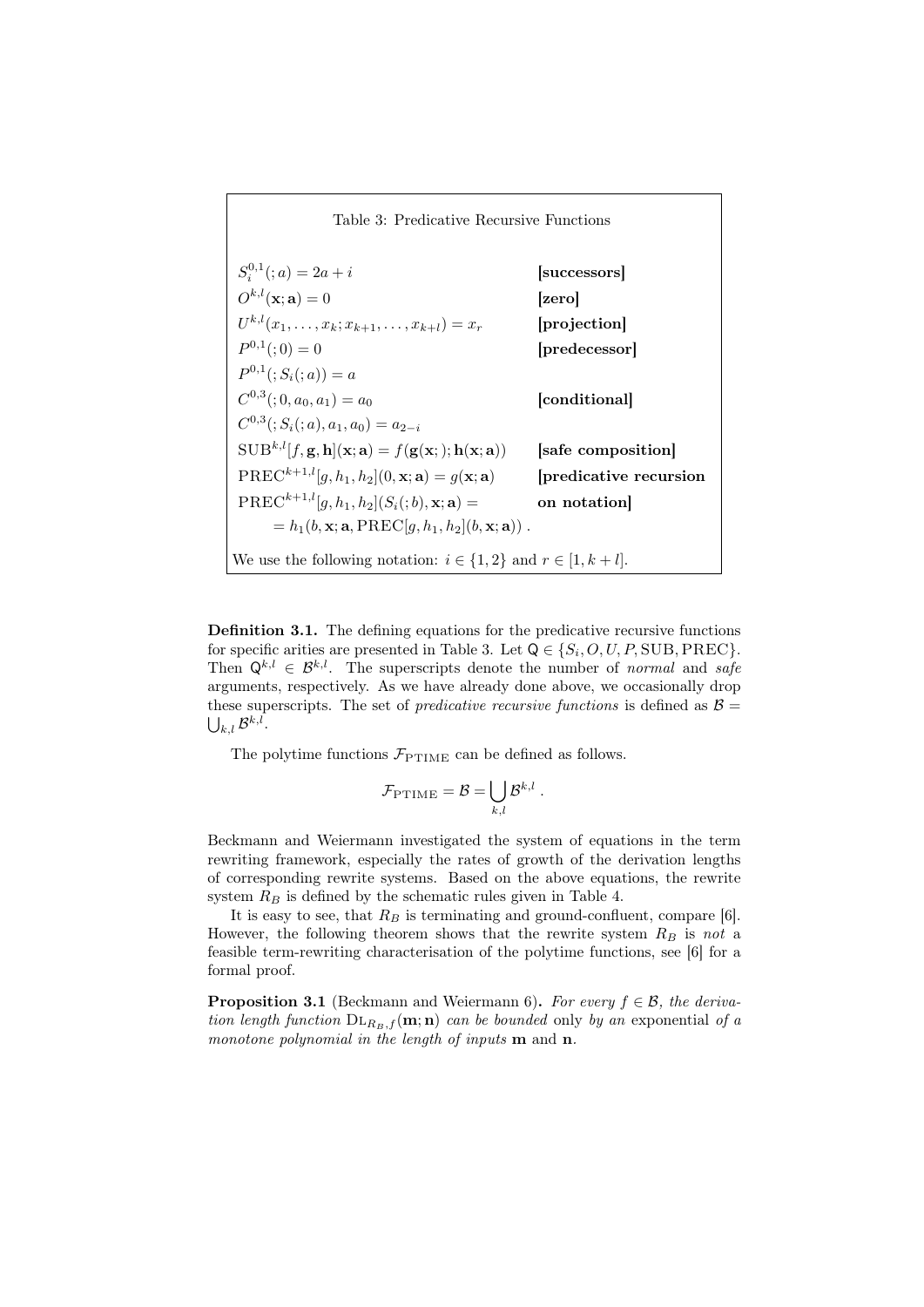Table 4: A Non-Feasible Term-Rewriting Characterisation of the Predicative Recursive Functions

 $O^{k,l}(\mathbf{x};\mathbf{a}) \to 0$ , [zero]  $U^{k,l}(x_1,\ldots,x_k;x_{k+1},\ldots,x_{k+l})\to x_r\;, \qquad\qquad\textbf{[projection]}$  $P^{0,1}$  $[predecessor]$  $P^{0,1}((;S_i(:,a)) \to a,$  $C^{0,3}(:,0,a_0,a_1) \rightarrow a_0$ , [conditional]  $C^{0,3}$  $(; S_i(; a), a_1, a_0) \rightarrow a_{2-i}$  $SUB^{k,l}[f, g, h](x; a) \rightarrow f(g(x;); h(x; a))$ , [safe composition]  $\text{PREC}^{k+1,l}[g, h_1, h_2](0, \mathbf{x}; \mathbf{a}) \rightarrow g(\mathbf{x}; \mathbf{a})$ , [predicative recursion  $\text{PREC}^{k+1,l}[g, h_1, h_2](S_i(;b), \mathbf{x}; \mathbf{a}) \rightarrow \text{on notation}$  $\rightarrow h_1(b, \mathbf{x}; \mathbf{a}, \text{PREC}[q, h_1, h_2](b, \mathbf{x}; \mathbf{a}))$ . We use the following notation:  $i \in \{1,2\}$  and  $r \in [1, k+l]$ .

To prove this fact, Beckmann and Weiermann give an example of a function  $f \in \mathcal{B}$  so that the derivation length function  $\text{DL}_{R_B,f}$  cannot be bounded by a polynomial. The central idea is to define a function  $f \in \mathcal{B}$ , by the use of predicative recursion and substitution, such that  $f(\mathbf{m})$  rewrites to terms that essentially code binary trees of height m. As the rewrite relation is unrestricted, an leftmost-innermost derivation starting from those terms has to be exponentially in the length of m, thus exponentially in the length of the input of the function f.

We conclude from this exponential lower-bound, that despite the careful distinction between normal and safe arguments, that makes sure that all functions in  $\beta$  are polytime computable, our chosen computation model—term rewriting is yet too powerful.

The natural solution to this problem is to introduce a specific rewriting strategy, reflecting the different roles played by normal and safe argument. The strategy is remarkably simple. It suffices to make sure that rewrite rules for safe composition and predicative recursion must only be applied to terms, where all safe arguments are already in normal-form, i.e. are numerals. To reflect this strategy, Beckmann and Weiermann introduced the following clever termrewriting characterisation of B.

The rewrite system  $R_{B'}$  is defined by the schematic rules given in Table 5.

In [6] it is shown that for every  $f \in \mathcal{B}$ ,  $DL_{R_{PL},f}(\mathbf{m};\mathbf{n})$  is bounded by a monotone polynomial in the length of inputs m and n. This was shown by a number-theoretic interpretation of the rewrite system  $R_{B'}$ . We used the obser-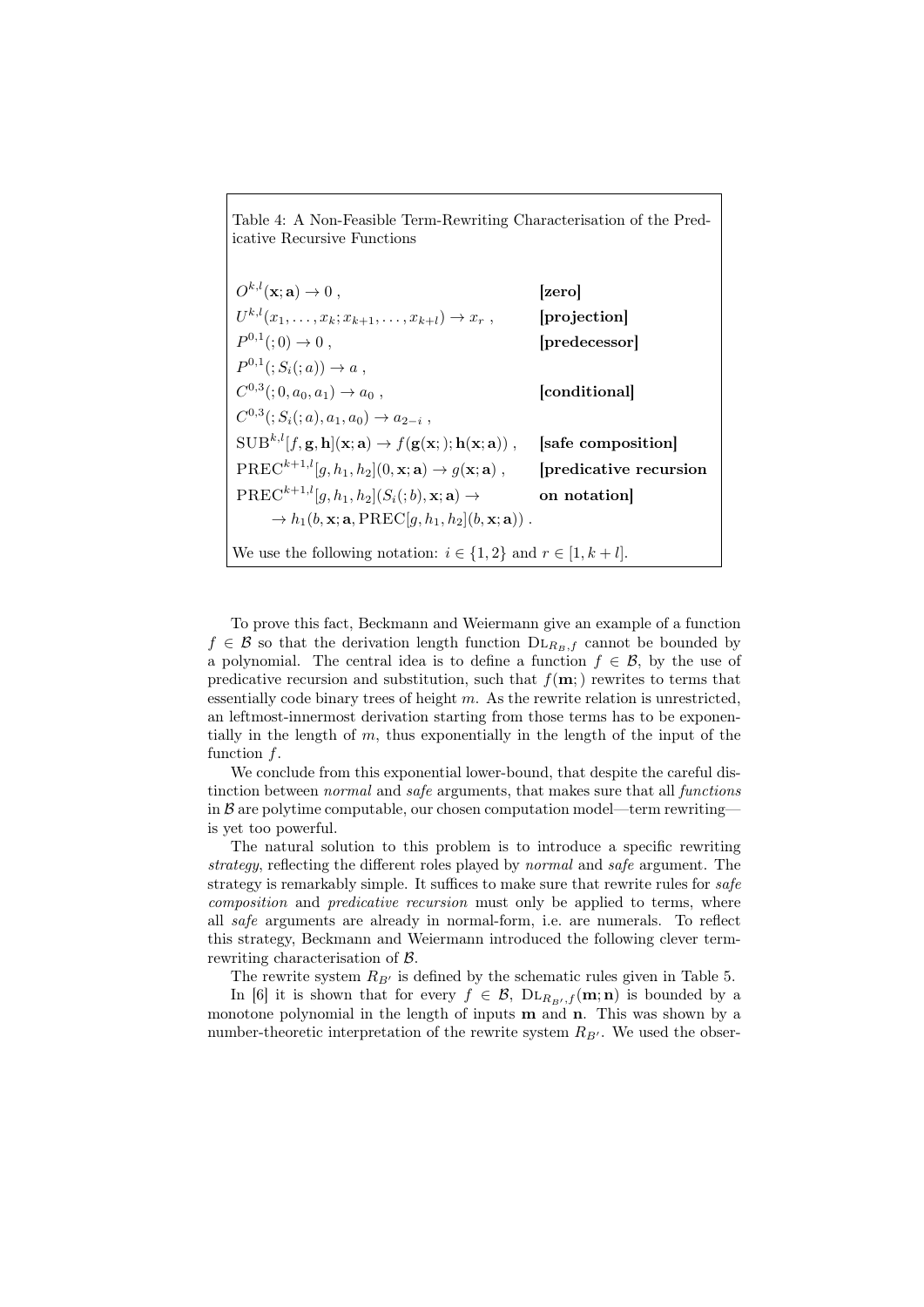Table 5: A Feasible Term-Rewriting Characterisation of the Predicative Recursive Functions

 $O^{k,l}(\mathbf{x};\mathbf{a}) \to 0$ , [zero]  $U^{k,l}(x_1,\ldots,x_k;x_{k+1},\ldots,x_{k+l})\to x_r$ , [projection]  $P^{0,1}$  $[predecessor]$  $P^{0,1}((;S_i(:,a)) \to a,$  $C^{0,3}(:,0,a_0,a_1) \rightarrow a_0$ , [conditional]  $C^{0,3}$  $(; S_i(; a), a_1, a_0) \rightarrow a_{2-i}$  $SUB^{k,l}[f, g, h](x; n) \rightarrow f(g(x;); h(x; n))$ , [safe composition]  $\text{PREC}^{k+1,l}[g, h_1, h_2](0, \mathbf{x}; \mathbf{n}) \rightarrow g(\mathbf{x}; \mathbf{n})$ , [predicative recursion  $\text{PREC}^{k+1,l}[g, h_1, h_2](S_i(;b), \mathbf{x}; \mathbf{n}) \rightarrow \text{on notation}$  $\rightarrow h_i(b, \mathbf{x}; \mathbf{n}, \text{PREC}[q, h_1, h_2](b, \mathbf{x}; \mathbf{n}))$ . We use the following notation:  $i \in \{1,2\}$  and  $r \in [1, k+l]$ .

vation that the derivation trees  $\mathcal{T}_{R_{B}}(f(\mathbf{m}; \mathbf{n}))$  are *isomorphic* no matter how the safe input numerals n vary, to extend this result, as follows.

**Theorem 3.1.** For every  $f \in \mathcal{B}$ ,  $\mathcal{D}_{R_{PL},f}(\mathbf{m}; \mathbf{n})$  is bounded by a monotone polynomial in the length of the normal inputs  $\mathbf m$  only. Specifically for each  $f$  we can find a number  $\ell(f)$  so that  $\mathcal{D}_{R_{B'},f}(\mathbf{m}; \mathbf{n}) \leq (2 + |\mathbf{m}|)^{\ell(f)}$ .

Proof. For a proof see [1]. This proof is direct and based on polynomial interpretations, below we give a different proof, explaining the effect of the chosen strategy more conclusively.  $\Box$ 

The following result stresses the importance of the strategy to obtain a feasible term-rewriting characterisation of  $\mathcal{F}_{\text{PTIME}}$ . We consider a variant of the rewrite system  $R_{B'}$ , denoted as  $R_{\overline{B}}$ . The rewrite system  $R_{\overline{B}}$  is defined similarly as  $R_{B'}$ , but for the definition of the rules for safe composition and predicative recursion, whose definition is based on the original rewrite system  $R_B$ . The schematic rewrite rules for these cases are given in Table 6.

The rules in  $R_{\overline{B}}$  cannot be extended to a rewrite relation as the rules are not closed under substitution. Abusing notation we still write  $\rightarrow_{R_{\overline{B}}}$  to denote the least binary relation that contains  $\rightarrow$  and is closed under contexts. Further, we use the same denotation for the derivation tree and the derivation length function of  $R_{\overline{B}}$ . Clearly,  $R_{\overline{B}}$  coincides with  $R_{B'}$  on ground terms.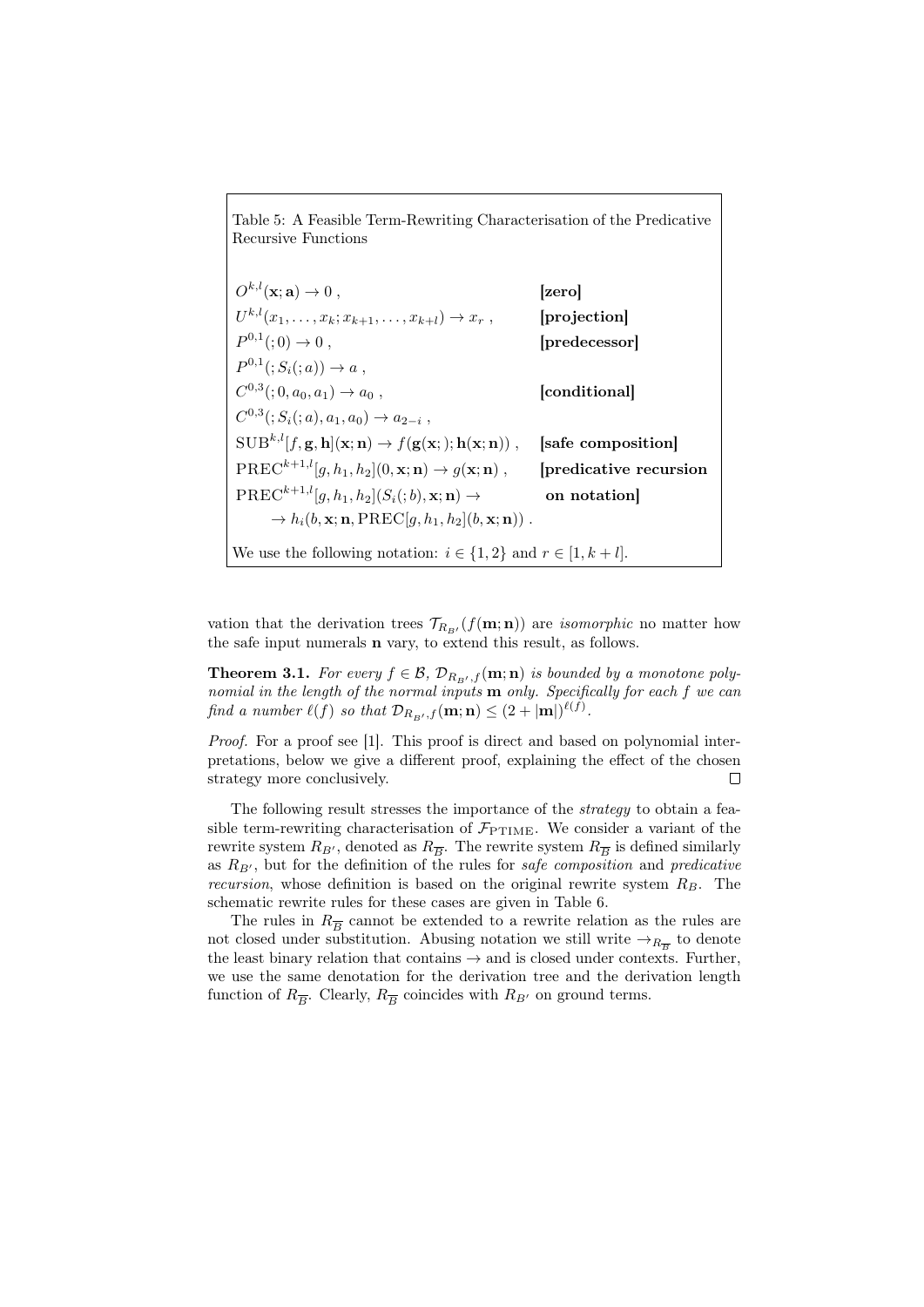Table 6: Making the Strategy explicit

 $SUB[f, g, h](\mathbf{x}; s) \rightarrow f(g(\mathbf{x};)); h(\mathbf{x}; s))$ ,

where the s are  $R_B$ -irreducible and

 $PREC[a, h_1, h_2](O, \mathbf{x}; \mathbf{s}) \rightarrow q(\mathbf{x}; \mathbf{s}).$  $PREC[g, h_1, h_2](S_i(:, x), x; s) \rightarrow h_i(x, x; s, PREC[g, h_1, h_2](x, x; s))$ such that the **s** are  $R_B$ -irreducible.

**Theorem 3.2.** For every  $f \in \mathcal{B}$ ,  $DL_{R_{\overline{B}},f}(\mathbf{t};\mathbf{s})$  is bounded by a monotone polynomial in the length of inputs **t** and **s**. Moreover the polynomial depends on the depths of  $\mathcal{T}_{R_{\overline{B}}}(\mathbf{s})$  only linearly.

## 4 Primitive Recursion and RPO

We return to the introductory example on primitive recursive functions. For our purpose it is best to define recursive path orders (RPOs) in the following way, compare [10]. It suffices to give the definition for the ground term algebra.

To simplify notation we write  $\prec$  instead of  $\prec_{\text{RPO}}$ . In the definition we make use of an auxiliary varyadic function symbol 'list' to denote sequences  $(s_0, \ldots, s_n)$  of terms. Instead of list $(s_0, \ldots, s_n)$  we write  $(s_0, \ldots, s_n)$ . Suppose  $\Sigma = \{f_0, f_1, \ldots\}$ , where  $f_i$  is lower in the precedence than  $f_j$ , iff  $i < j$  holds.

**Definition 4.1.** Inductive definition of  $\prec$ .

- 1.  $\exists i \in \{1, \ldots, n\} \ [s \prec t_i] \Rightarrow s \prec f(t_1, \ldots, t_n).$
- 2.  $t \equiv f_p(t_1, ..., t_n) \& \forall i \in \{1, ..., m\} \ (s_i \prec t) \Rightarrow (s_1, ..., s_m) \prec t.$
- 3.  $t \equiv f_p(t_1, ..., t_n)$   $\& s \equiv f_q(s_1, ..., s_m)$  with  $q < p$   $\& \forall i \in \{1, ..., m\}$   $(s_i \prec$  $t) \Rightarrow s \prec t.$
- 4.  $t \equiv f_p(t_1, ..., t_n) \& s \equiv f_p(s_1, ..., s_n) \& (s_1, ..., s_n) \prec (t_1, ..., t_n) \Rightarrow s \prec$ t.
- 5.  $\sigma = \sigma_0 * \cdots * \sigma_n \& \forall i \leq n \ (\sigma_i \preceq t_i) \& \exists i \leq n \ (\sigma_i \prec t_i) \Rightarrow \sigma \prec (t_0, \ldots, t_n)$  $(n \geq 1)$ .

 $\sigma = \sigma_0 * \cdots * \sigma_n$  denotes the fact that the sequence  $\sigma$  of terms is obtained from the concatenated  $\sigma_0 * \cdots * \sigma_n$  by a permutation.

Note that in rule 2,  $m = 0$  is allowed, hence ()  $\prec t$  for any  $t \in \mathcal{T}(\Sigma)$ . Further, we write  $s \succ t$  for  $t \prec s$ .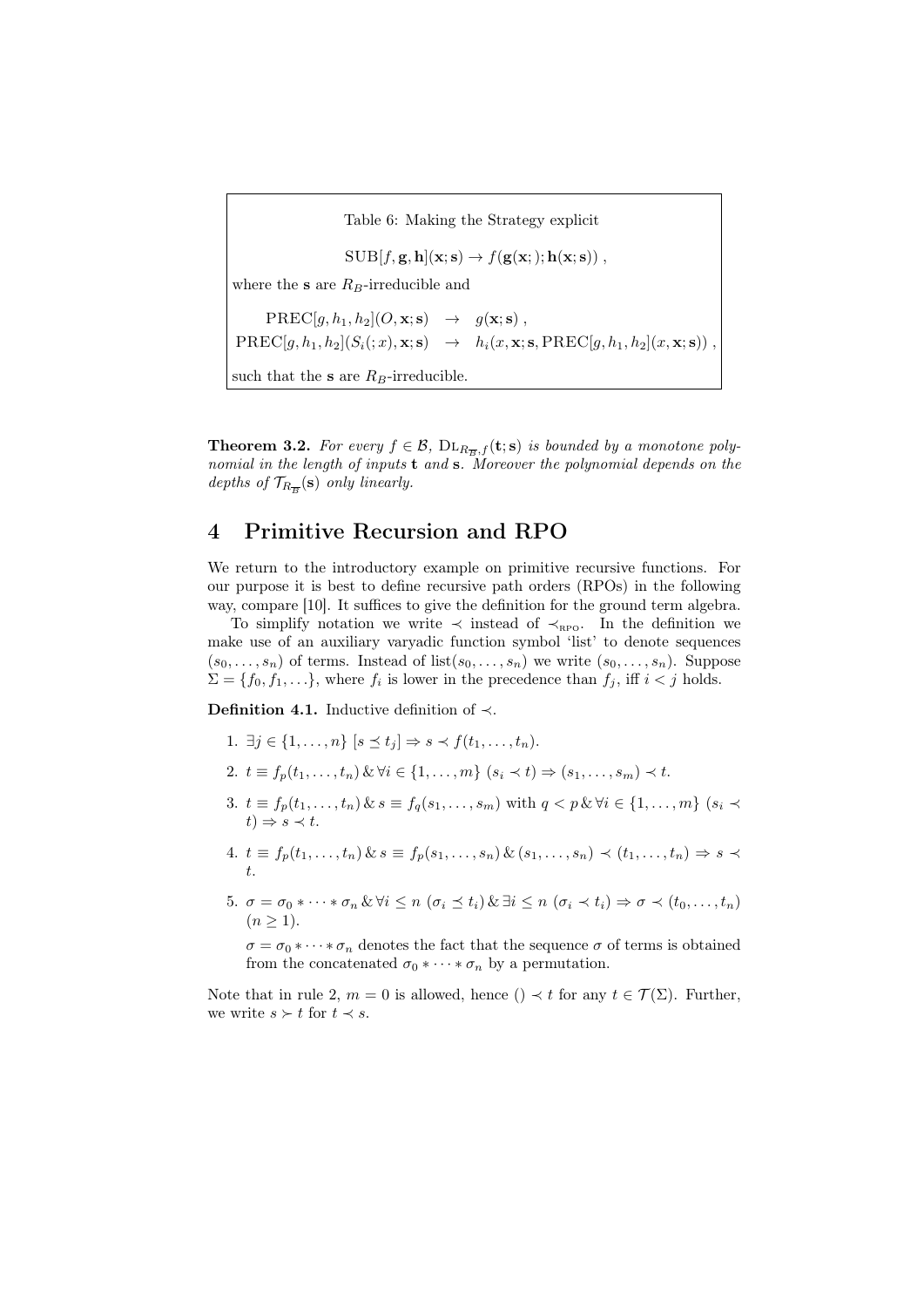As Buchholz  $[10]$  observed, each rewrite system R reducing under RPO is already reducing under a suitable approximation  $\prec_{\text{RPO}}^k$  of  $\prec_{\text{RPO}}$ , where k depends on R, only.

**Definition 4.2.** We set  $\prec_{\text{RPO}}^k \equiv \prec_k^k$  and define  $\prec_k^l$  inductively.

- 1.  $\exists j \in \{1, ..., n\} \ [s \preceq_k^l t_j] \Rightarrow s \prec_k^l f(t_1, ..., t_n)$ . [subterm]
- 2.  $t \equiv f_p(t_1, ..., t_n) \& \forall i \in \{1, ..., m\} \ (s_i \prec_k^l t) \& m \prec k \Rightarrow (s_1, ..., s_m) \prec_k^l$ t. [inaccessibility]
- 3.  $t \equiv f_p(t_1,\ldots,t_n) \& s \equiv f_q(s_1,\ldots,s_m)$  with  $q \langle p \& m \langle k \& \forall i \in$  $\{1, \ldots, m\}$   $(s_i \prec_k^l t) \Rightarrow s \prec_k^{l+1} t$ . [inaccessibility]
- 4.  $t \equiv f_p(t_1, ..., t_n) \& s \equiv f_p(s_1, ..., s_n) \& (s_1, ..., s_n) \prec_k^l (t_0, ..., t_n) \& n <$  $k \Rightarrow s \prec_k^l t$ . [monotonicity]
- 5.  $\sigma = \sigma_0 * \cdots * \sigma_n = (s_0, \ldots, s_m) \& \forall i \leq n \ (\sigma_i \preceq_k^l t_i) \& \exists i \leq n \ (\sigma_i \preceq_k^l t_i) \& \sigma_i$ <br>  $t_i) \& m \lt k \Rightarrow \sigma \preceq_k^l (t_0, \ldots, t_n) \ (n \geq 1).$  [multiset]

The next lemma follows easily.

**Lemma 4.1.** Let  $dp(t)$  denote the depth of t and wd(t) denote the maximal number of arguments of a function symbol, occurring in t. Then we have

 $s \prec_k^l t \Rightarrow dp(s) \le dp(t) + l \& \text{wd}(s) \le \max\{\text{wd}(t), k\}.$ 

For completeness, we restate the following theorem, due to Buchholz.

**Proposition 4.1** (Buchholz 10). If  $R$  is a finite rewrite system reducing under  $\prec_{\text{RPO}}$ , then  $\rightarrow_R$  compatible with  $\prec_{\text{RPO}}^k$ , where  $k := \max\{N(r) \mid (l \rightarrow r) \in R\}.$ Consequently  $Dl_R$  is bounded by a primitive recursive function.

## 5 A path ordering for the polynomial time computable functions

In order to define a path order for  $\mathcal{F}_{\mathrm{PTIME}}(POP)$ , that mimics the definition of RPO, we introduce two orders  $\Box$  and  $\prec \equiv \prec_{\text{pop}}$  as follows.

**Definition 5.1.** Inductive definition of  $\Box$ .

- 1.  $\exists i \in \{1, \ldots, n\}$   $[s \sqsubset t_i] \Rightarrow s \sqsubset f(t_1, \ldots, t_n).$
- 2.  $t \equiv f_p(t_1, ..., t_n) \& s \equiv f_q(s_1, ..., s_m)$  with  $q < p \& \forall i \in \{1, ..., m\}$   $s_i \sqsubset$  $t) \Rightarrow s \sqsubset t.$

Inductive definition of  $\prec_{\text{pop}}$ . To simplifiy notation we write  $\prec$  instead of  $\prec_{\text{pop}}$ . The definition of  $\prec_{\text{pop}}$  is based on  $\sqsubseteq$ .

1. 
$$
s \sqsubset t \Rightarrow s \prec t
$$
.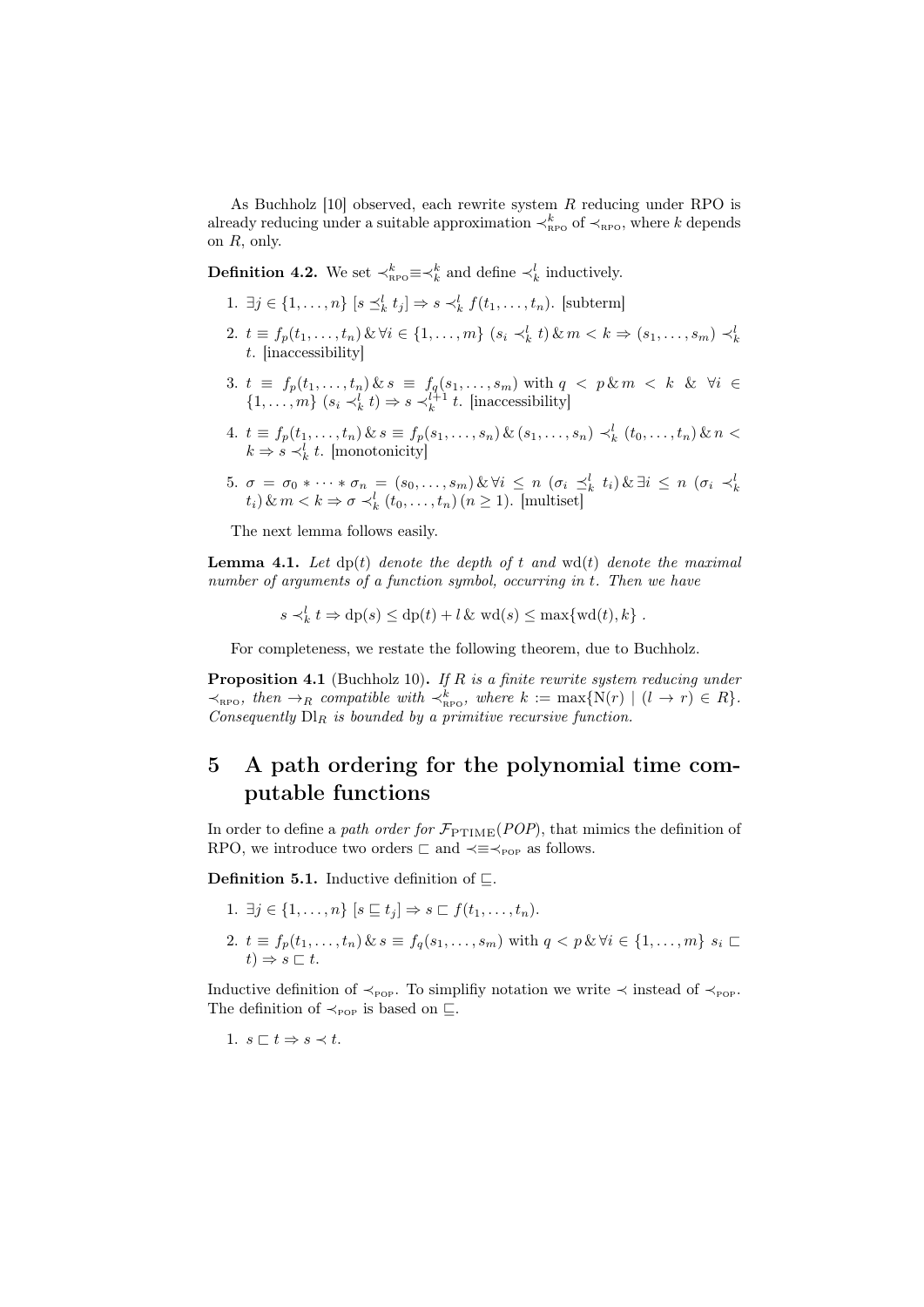2. 
$$
\exists j \in \{1, \ldots, n\} \ [s \preceq t_j] \Rightarrow s \prec f(t_1, \ldots, t_n).
$$

- 3.  $t \equiv f_p(t_1, \ldots, t_n) \& \exists i_0 \in \{1, \ldots, m\} \forall i \neq i_0 (1 \leq i \leq m)$   $(s_i \sqsubset t) \& s_{i_0} \prec$  $t \Rightarrow (s_1, \ldots, s_m) \prec t.$
- 4.  $t \equiv f_p(t_1, ..., t_n) \& s \equiv f_p(s_1, ..., s_n) \& (s_1, ..., s_n) \prec (t_1, ..., t_n) \Rightarrow s \prec$ t.
- 5.  $\sigma = \sigma_0 * \cdots * \sigma_n \& \forall i \leq n(\sigma_i \leq t_i) \& \exists i \leq n(\sigma_i \leq t_i) \Rightarrow \sigma \leq (t_0, \ldots, t_n)$  (*n* > 1).

Note that in rule 3,  $m = 0$  is allowed, hence  $() \prec t$  for any  $t \in \mathcal{T}(\Sigma)$ . Further, we write  $s \succ t$  for  $t \prec s$ .

The above given definition stems from a close inspection of the rewrite systems  $R_{B'}$  and  $R_{\overline{B}}$  in relation to the definition of  $\prec_{\text{RPO}}$ . The separation in two orders  $\sqsubset$  and  $\prec_{\text{pop}}$  is necessary to break the strength of the recursive path order  $\prec_{\text{RPO}}$  that induced primitive recursive derivation lengths. Note that the following relations are missing:

- $t \equiv f_n(t_1, \ldots, t_n) \& \forall i (s_i \sqsubset t) \Rightarrow (s_0, \ldots, s_m) \sqsubset t.$
- $t \equiv f_p(t_1, ..., t_n)$   $\&$   $s \equiv f_p(s_1, ..., s_n)$   $\&$   $(s_0, ..., s_n)$   $\sqsubset (t_0, ..., t_n) \Rightarrow s \sqsubset$ t.
- $\sigma = \sigma_0 * \cdots * \sigma_n \& \forall i \leq n (\sigma_i \sqsubset t_i) \& \exists i \leq n (\sigma_i \sqsubset t_i) \Rightarrow \sigma \sqsubset (t_1, \ldots, t_n)$  ( $n \geq 0$ 1).
- $t \equiv f_p(t_1, ..., t_n) \& s \equiv f_q(s_1, ..., s_m)$  with  $q < p \& \forall i \in \{1, ..., m\}$   $(s_i \prec$  $t) \Rightarrow s \prec t.$

**Theorem 5.1.** If a finite rewrite rule R is reducing under POP, then the derivation length function  $Dl_R(n)$  is bounded by a monotone polynomial in n.

To prove this theorem, we introduce suitable *approximations*  $\prec_k$  of  $\prec_{\text{pop}}$ . Then we will follow the pattern of Buchholz's proof that the recursive path orders imply primitive recursive derivation lengths, see [10].

**Definition 5.2.** Inductive definition of  $\mathcal{L}_k^l$ ; we write  $\mathcal{L}_k$  to abbreviate  $\mathcal{L}_k^k$ .

- 1.  $\exists j[s \sqsubseteq_k^l t_j] \Rightarrow s \sqsubset_k^l f(t_0, \ldots, t_n).$
- 2.  $t \equiv f_p(t_0, \ldots, t_n) \& s \equiv f_q(s_0, \ldots, s_m)$  with  $q < p \& m < k \& \forall i (s_i \subset_k^l t) \Rightarrow s \subset_k^{l+1} t$ .

Inductive definition of  $\prec_k$ . The definition of  $\prec_k$  is based on  $\sqsubseteq_k$ .

- 1.  $s \sqsubset_k t \Rightarrow s \prec_k t$ .
- 2.  $\exists i \in \{1, \ldots, n\} \ [s \prec_k t_i] \Rightarrow s \prec_k f(t_1, \ldots, t_n).$
- 3.  $t \equiv f_p(t_1, \ldots, t_n) \& \exists i_0 \in \{1, \ldots, m\} \; [\forall i \neq i_0 (1 \leq i \leq m) \; (s_i \sqsubset_k t) \; \& \;$  $s_{i_0} \prec_k t \, \& \, m \prec k \Rightarrow (s_1, \ldots, s_m) \prec_k t.$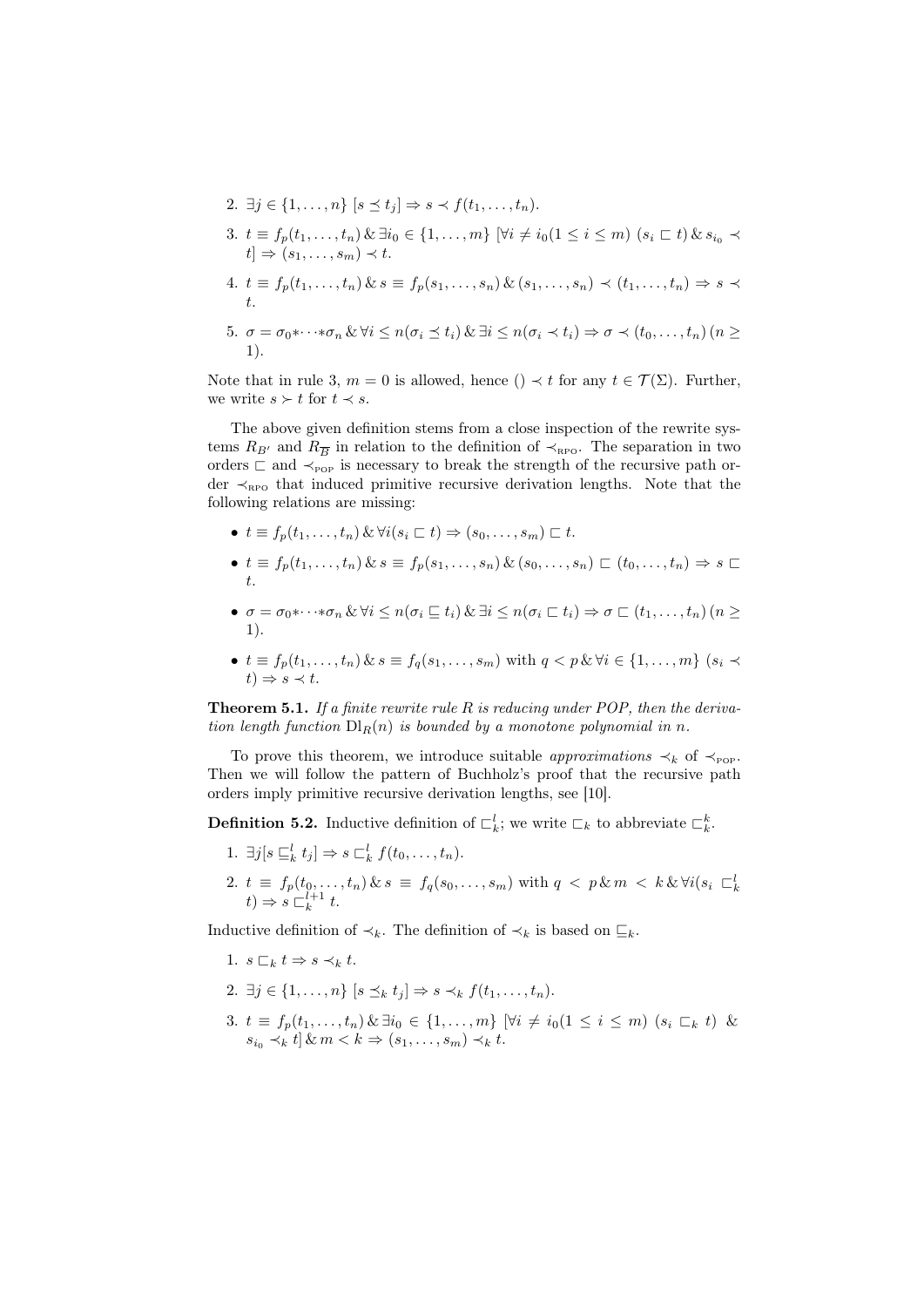4. 
$$
t \equiv f_p(t_1, \ldots, t_n) \& s \equiv f_p(s_1, \ldots, s_n) \& (s_1, \ldots, s_n) \prec_k (t_1, \ldots, t_n) \& n \prec_k \Rightarrow s \prec_k t.
$$

5. 
$$
\sigma = \sigma_0 * \cdots * \sigma_n = (s_0, \ldots, s_m) \& \forall i \leq n \ (\sigma_i \preceq_k t_i) \& \exists i \leq n \ (\sigma_i \prec_k t_i) \& m < k \Rightarrow \sigma \prec_k (t_0, \ldots, t_n) \ (n \geq 1).
$$

We define  $t \in \mathbf{t} = (t_0, \ldots, t_{n-1})$ , if there exists  $i < n$ , such that  $t = t_i$ . Further

$$
D_k := \{ (t_0, ..., t_l) \mid \forall j \leq l \; \forall s \prec_k t_j (s \in (t_0, ..., t_{j-1})) , W_k := \{ t \mid \exists d \in D_k \& t \in d \} .
$$

The elements of  $D_k$  are called k-derivations. Finally, set

$$
G_k(\sigma) := \max\{n \in \mathbb{N} \mid \exists (\sigma_0, \ldots, \sigma_n)[\sigma_n \prec_k \cdots \prec_k \sigma_0 \equiv \sigma]\}.
$$

and define

$$
F_{k,p}(n) := \max\{G_k(f_p\sigma): G_k(\sigma) \leq n\}.
$$

It is easy to see that  $G_k(\sigma)$  is defined (written  $G_k(\sigma)\downarrow$ ), iff  $\sigma \in W_k$ . Our aim is to show this formally in a very weak fragment of arithmetic, the bounded arithmetic  $S_2^1$ , see [11]. We present the crucial lemmas and proof steps. Firstly the following lemma is proven by main induction on k and side induction on  $\sigma$ .

**Lemma 5.1.** Inductively we define  $d_{k,0} := 2$  and  $d_{k,p-1} := (d_{k,p})^k + 1$ . There exists a constant (depending only on k and p) such that

$$
F_{k,p}(n) \leq c n^{d_{k,p}} + c.
$$

Now we indicate how to prove (inside the bounded arithmetic  $S_2^1$ ) that, if  $G_k(\sigma)$  is defined, then  $G_k(f_p\sigma)$  is defined.

**Theorem 5.2.** For each  $k$  and  $p$  we have:

$$
S_2^1 \vdash \forall \sigma [G_k(\sigma) \downarrow \rightarrow G_k(f_p \sigma) \downarrow] .
$$

We assume some canonical arithmetisation of terms and identify each term with its Gödel number. This can be done in a way, such that the bounded theory  $S_2^1$  is strong enough to speak about  $\mathcal T$  and  $\prec_k$ . Based on this arithmetisation we formalise the proof of Lemma 5.1 in  $S_2^1$ . Using Theorem 5.2, we obtain the following crucial theorem.

**Theorem 5.3.** For any finite signature and each  $k$ , we have:

$$
S_2^1 \vdash \forall \sigma [G_k(\sigma)\downarrow] .
$$

The proof proceeds by induction over the assertion  $\sigma \in W_k$ , that is equivalent to the statement  $G_k(\sigma)\downarrow$ . The only problem in this is the unbounded quantifier in the definition of  $W_k$ . As we base our considerations on a *finite* signature however, we can use (the formalised version of) Lemma 5.1 to verify that such a bound exists and is expressible in  $S_2^1$ .

In analogy to the proof of Proposition 4.1 we employ the following characterisation of the provably total functions of  $S_2^1$ , due to Buss.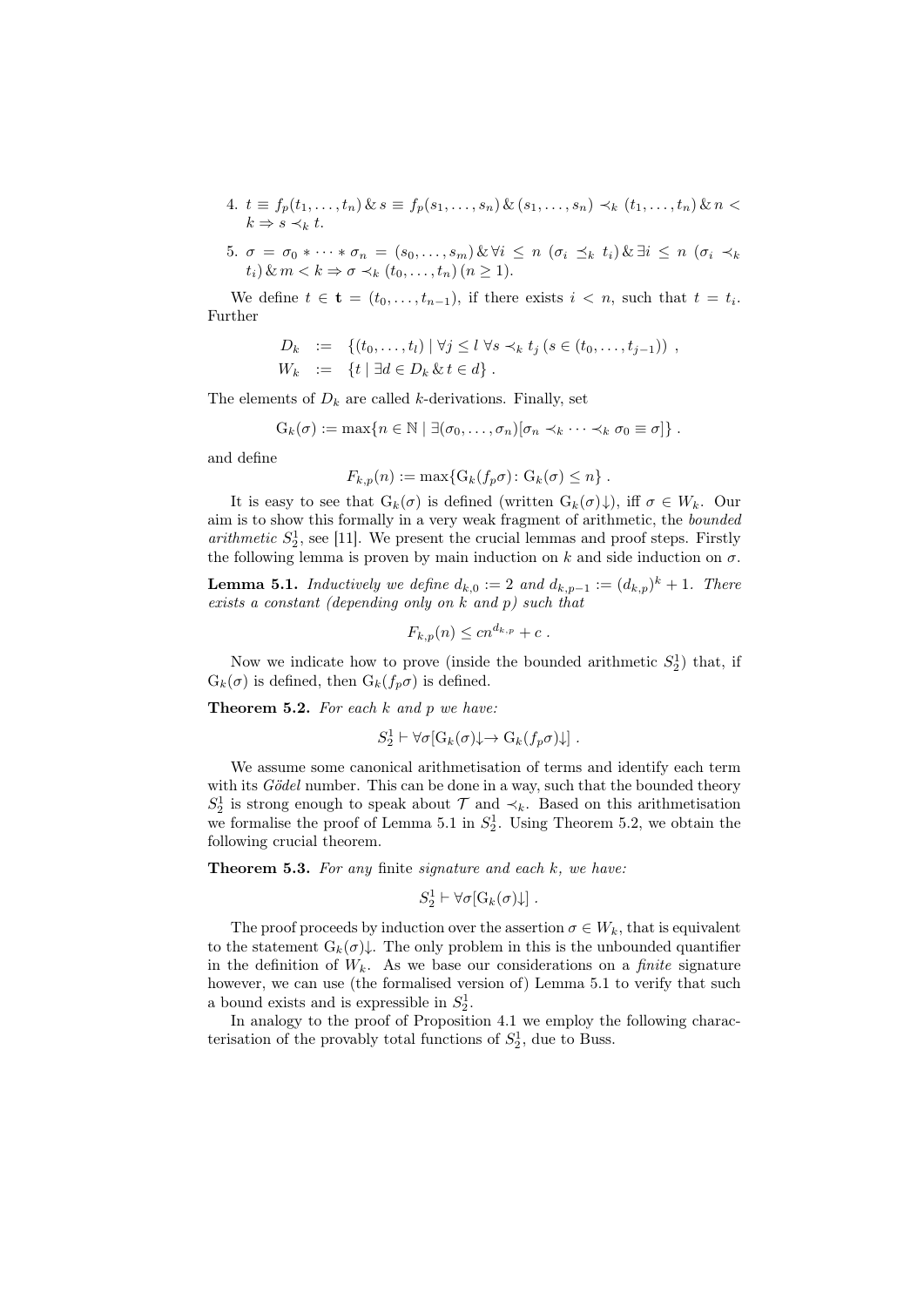**Proposition 5.1** (Buss 11). Every provably total function of  $S_2^1$  is polynomial time computable.

Using this fact, we obtain the final step in our proof of Theorem 5.1.

**Theorem 5.4.** For each k,  $S_2^1$  proves the totality of the following function  $F_k(n)$ for small numbers  $n (= |x|$  for an x):

$$
F_k(n) := \max\{G_k(t) : N(t) \le n\}.
$$

Therefore  $F_k(n)$  is bounded by a monotone polynomial of n.

The first assertion of this theorem follows from Theorem 5.3. To see that this suffices to yield the existence of a monotone polynomial  $p(n)$  that bounds  $F_k(n)$  we apply Proposition 5.1 to Theorem 5.3. We obtain a polynomial time computable function  $h(t)$  witnessing the existence of a k-derivation  $d \in D_k$  for a term t. Finally observe that  $G_k(t)$  is bounded in the *length* of the derivation for t.

This concludes the proof-sketch for Theorem 5.1. In the next section we apply the POP  $\prec_{\text{pop}}$  to show the well-foundedness of the rewrite system  $R_{B'}$ .

Note that Theorem 5.1 allows an important strengthening of the aforementioned results on the term-rewriting characterisation of the polytime computable functions. Proposition 3.1, Theorem 3.1 and Theorem 3.2 classify the derivation length of the respective term-rewriting characterisation  $R$  in terms of the derivation length function  $DL_{R,f}$ , i.e. the (worst-case) complexity of the computation of a given function  $f \in \mathcal{B}$  is estimated.

In contrast to this Theorem 5.1 classifies the derivation length of  $R$ —if  $\rightarrow$ <sub>R<sub>B</sub></sub> is compatible with  $\prec_{\text{pop}}$ —in terms of the the derivation length function  $Dl_R$ . We will remark on this as soon as we have verified that the rewrite relation  $\rightarrow_{R_{B'}}$  is compatible with  $\prec_{\text{pop}}$ . This is the task of the next section.

## 6 Predicative Recursion and POP

In the above section we have shown that if a finite rewrite system  $R$  is reducing under  $\prec_{\text{pop}}$ , then the derivation length function  $D_R(n)$  is bounded by a monotone polynomial in  $n$ . To reprove Theorem 3.1, it suffices to define a monotone interpretation over  $\beta$  into sequences of ground terms. To each ground term t over B we associate a sequence  $S(t)$  of terms. In  $S(t)$  each function symbol  $f \in \mathcal{B}^{k,l}$  is transformed to be a symbol of arity k.

**Definition 6.1.** Set  $sn(\overline{n}) = |n|$  for numerals  $\overline{n}$ ,  $sn(f(\mathbf{t}; \mathbf{s})) = \max_i sn(s_i)$  else. Then define

- 1.  $S(\overline{n}) := ()$ (empty sequence) and  $S(S_i(:, t)) := (S_i) * S(t)$  for  $t \neq \overline{n}$ .
- 2. For  $f \neq S_i$ ,  $S(f(t; s)) := (f(N(t_0), \ldots, N(t_n)), S(s_0), \ldots, S(s_m)).$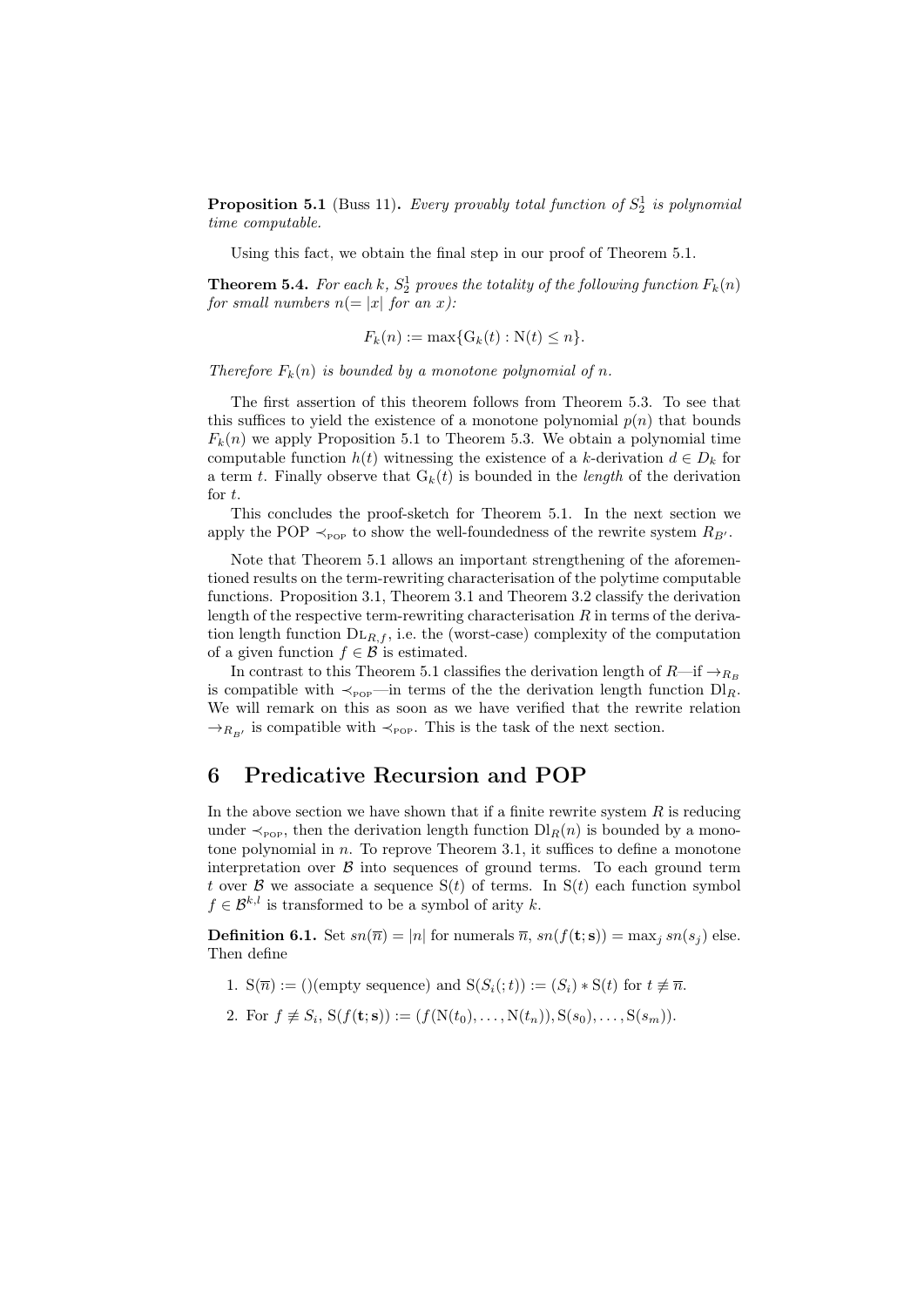3. N(t) := S(t)\*sn'(t), where for a numeral  $\overline{m} = sn(t)$ , m' denotes a sequence of  $S_1, S_2$ .

For example for  $5 = S_1( ; S_2( ; 0))$ , we have  $5' = (S_1, S_2)$ . Using these definitions, we conclude the following theorem.

#### Theorem 6.1.

$$
\rightarrow_{R_{\rm B'}} t \Rightarrow S(t) \prec_{\rm POP} S(s) .
$$

*Proof.* We sketch the proof, by considering one of the rules in  $R_{B'}$ , namely the following:

 $\overline{s}$ 

$$
\textrm{PREC}[g, h_1, h_2](S_i(:,t); \mathbf{n}) \rightarrow h_i(t, \mathbf{t}; \mathbf{n}, \textrm{PREC}[g, h_1, h_2](t, \mathbf{t}; \mathbf{n}))\;.
$$

Let  $\text{lh}(f), f \in B$  be defined as in [6]: (i)  $\text{lh}(f) := 1$ , for  $f \in \{S_i, O, U, P, \}$ . (ii)  $\text{lh}(\text{SUB}[f, \mathbf{g}, \mathbf{h}]) := 1 + \text{lh}(f) + \text{lh}(g_1) + \cdots + \text{lh}(g_{k'}) + \text{lh}(h_1) + \cdots + \text{lh}(h_{l'})$ . (iii)  $\ln(PREC[g, h_1, h_2]) := 1 + \ln(g) + \ln(h_1) + \ln(h_2).$ 

We define the precedence  $\succ$  compatible with lh, i.e.  $f \succ g$  if  $lh(f) > lh(g)$ . By definition we obtain the following sequence of comparisons:

$$
S(PREC[g, h_1, h_2](S_i(:, t), t; n)) =
$$
  
= (PREC(N(S\_i(:, t)), N(t\_1), ..., N(t\_k)), S(n\_1), ..., S(n\_l)) =  
= (PREC(S\_i \* N(t), N(t\_1), ..., N(t\_k)) \t\t( $\star$ )  
 $\succ_{\text{POF}} (h_i(N(t), N(t_1), ..., N(t_k)), PREC(N(t), N(t_1), ..., N(t_k))) =$   
= (h<sub>i</sub>(N(t), N(t\_1), ..., N(t\_k)), S(n\_1), ..., S(n\_l),  
PREC(N(t), N(t\_1), ..., N(t\_k))) =  
= S(h<sub>i</sub>(t, t; n, PREC[g, h\_1, h\_2](t, t; n))).

To see that  $(\star)$  holds, we proceed as follows. For all  $i \in [1, k]$  we have

$$
\operatorname{PREC}(S_i * N(t), N(t_1), \ldots, N(t_k)) \succ_{\text{pop}} N(t_i),
$$

due to Definition 5.1.1. Further, by Definition 5.1.4, we conclude

$$
PREC(S_i * N(t), N(t_1), \ldots, N(t_k)) \succ_{\text{pop}} PREC(N(t), N(t_1), \ldots, N(t_k))
$$

Thus  $(\star)$  follows if we apply Definition 5.1.3 together with Definition 5.1.5. In rule 5.1.3 we employ the precedence, that implies  $\text{PREC}[g, h_1, h_2] \succ h_i$ , for  $i \in \{1, 2\}.$  $\Box$ 

The above theorem verifies our claims that the POP is indeed compatible with  $R_{B'}$ . Further we obtain the following corollary.

**Corollary 6.1.** The derivation length function  $\text{D1}_{R_{B'}}$  is bounded by a monotone polynomial in n.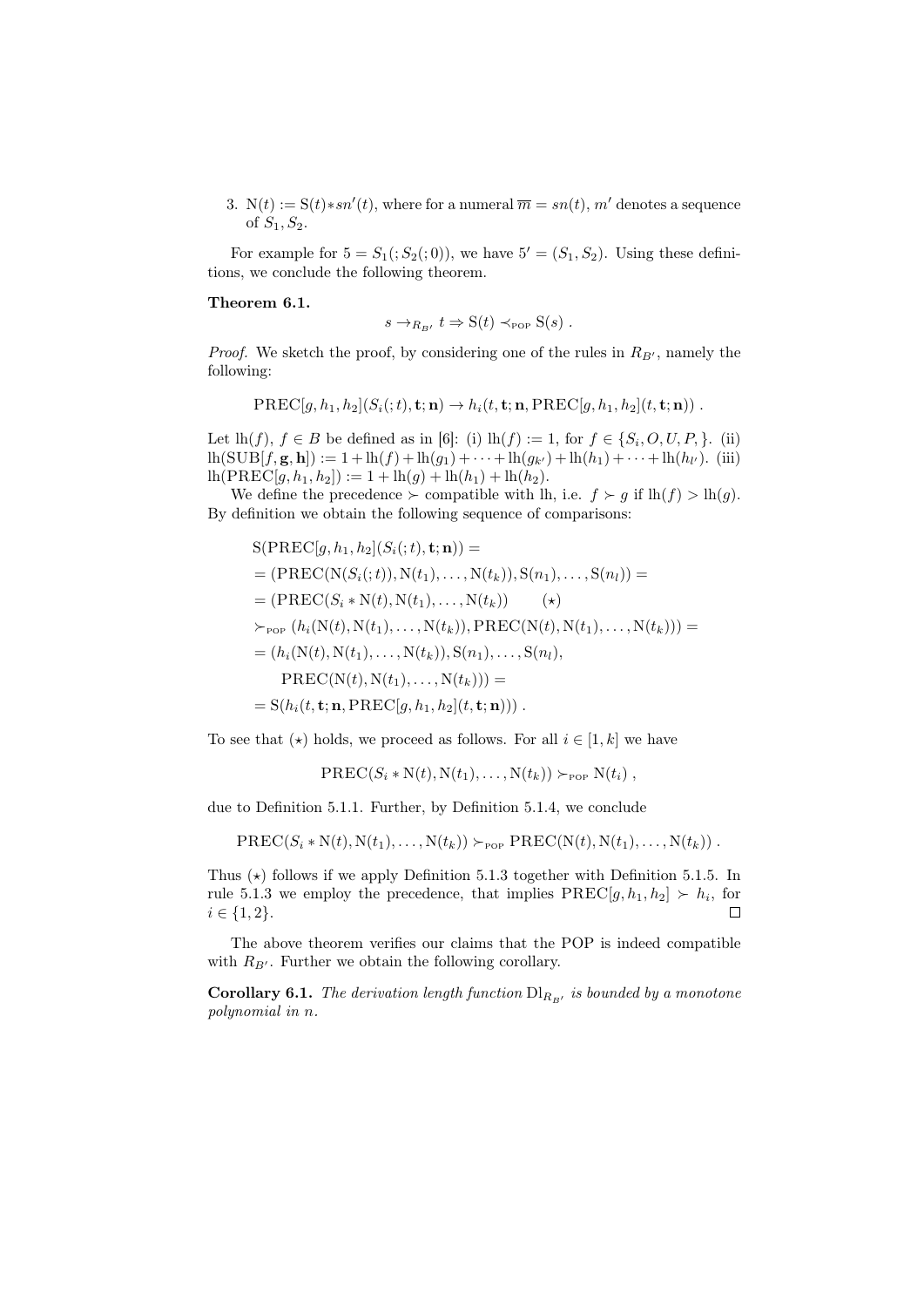At the end of Section 5 it was mentioned that in Theorem 5.1 the dependence on a specific function  $f \in \mathcal{B}$  could be removed and the derivation length is measured in the term-complexity of the starting term. Due to this we can conclude the above corollary. The latter result does not follow from the former results. Proposition 3.1, Theorem 3.1 and Theorem 3.2. Clearly it is possible to use Proposition 3.1 or Theorem 3.1 to define, for a given term  $t$  with term-complexity n a polynomial in n that bounds the derivation length function  $\text{DI}_{R_{B'}}$ . However the thus obtained polynomial will depend on the termcomplexity n. Contrary the monotone polynomial referred to in Corollary 6.1, does not depend on n.

## 7 Conclusion

The purpose of this paper is to stress the need for strategies in the framework of term-rewriting analysis of complexity classes. Independently our results can be conceived as a simplification and clarification of the results obtained in [6]. In particular, we introduce a new polynomial path order  $\prec_{\text{pop}}$  for polynomial time functions, such that for a finite rewrite system R compatible with  $\prec_{\text{pop}}$ , the complexity or derivation length function  $D_R(n)$  is guaranteed to be bounded by a polynomial in  $n$ .

The definition of the polynomial path order stems from a close inspection of the rewrite systems  $R_{B'}$  and  $R_{\overline{B}}$  in relation to the definition of recursive path orders. We believe that this path orders brings out clearly the ideas underlying the clever term-rewriting characterisation of  $\mathcal{F}_{\text{PTIME}}$  originally given by Beckmann and Weiermann in [6].

To show that for a finite rewrite system R compatible with  $\prec_{\text{pop}}$ , the complexity or derivation length function  $D_R(n)$  is guaranteed to be bounded by a polynomial in  $n$ , we used Buchholz's proof that the recursive path orders induce primitive recursive derivation length as pattern, see [10]. However, instead of the fragment of arithmetic  $I\Sigma_1$ , we employed the bounded arithmetic  $S_2^1$ . In this way we could use the fact that this weak arithmetic exactly captures the polynomial time computable functions as provably recursive functions.

## Note Added in Print

We would like to thank Arnold Beckmann who uncovered an embarrassing error in this paper.

Arnold pointed out to us that the function  $G_k$  is not necessarily polytime computable, and thus is not representable inside of  $S_2^1$ , contrary to what we claim in the proof sketch of Theorem 5.3. Thus Theorem 5.3 is wrong, which invalidates Theorem 5.4. In follow-up work, we established a corrected variant of this theorem, cf. [2].